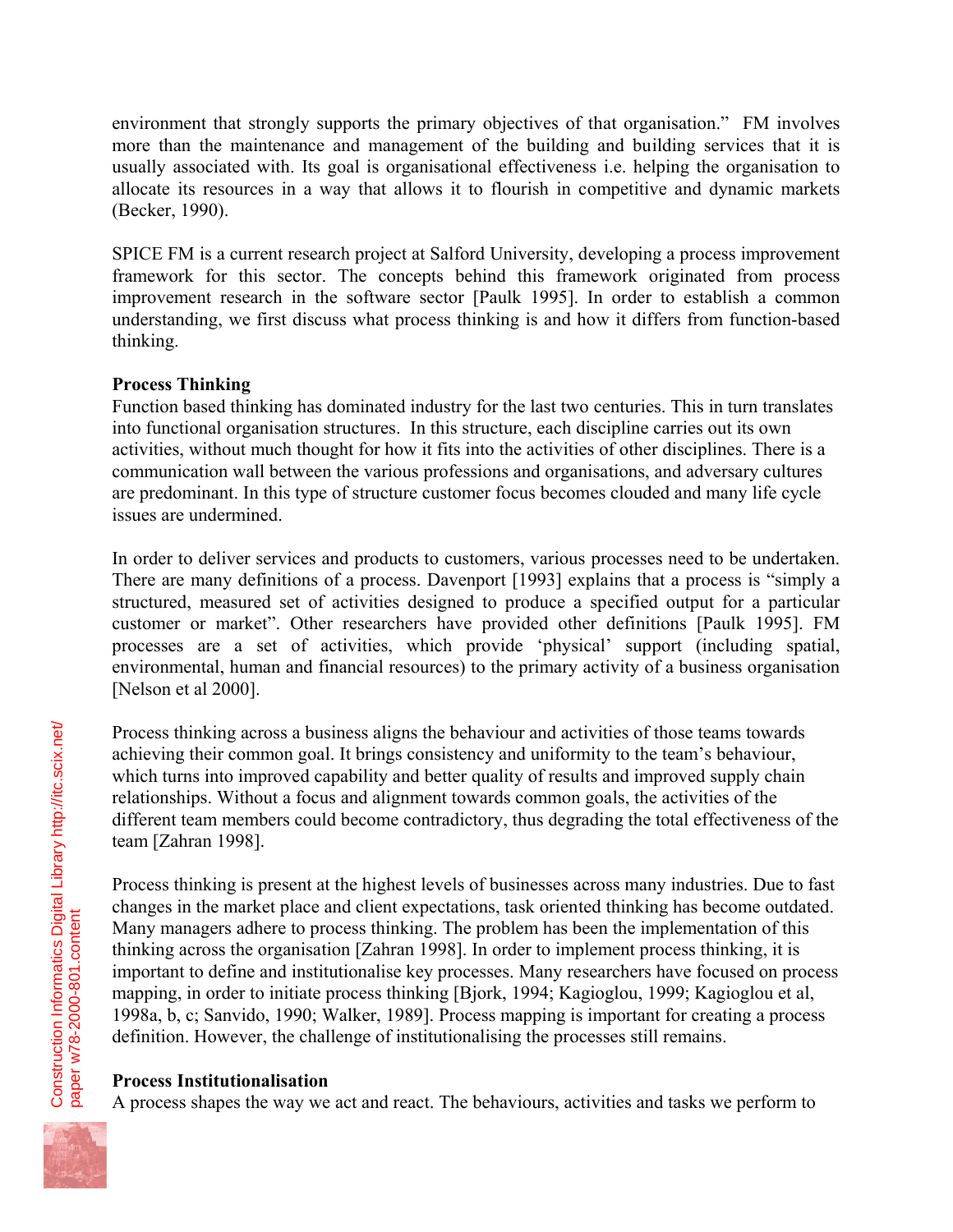achieve a certain goal represent the process for achieving that goal. A disciplined process will manifest itself in ordered and consistent patterns of behaviours, whether by an individual or by a group of people following a common process. The process defines the way we act or react in a certain situation, or the activities to fulfil a certain task.

A process performed professionally and naturally by a person, is described as "personalised" by that person. In organisations the processes involve groups and teams of people. To get an organisation wide process discipline, the process needs to be established or "institutionalised" in the organisation [Zahran 1998]. Without established processes across the organisation, every individual will follow his or her own way of performing the task. Adherence to a common process is likely to be ad-hoc and sometimes chaotic.

On the other hand, in organisations where common processes are institutionalised, staff will perform the process "painlessly", smoothly and in harmony with each other. The process itself becomes "transparent" because it becomes the natural way of performing business activities.

## **Process / Business Mapping**

Business modelling is a range of diagrammatic and analysis techniques that represent the enterprise and its environment, whilst process modelling is the graphical representation of the decision-making and data transformation processes that make up a business area [Nelson et al, 2000]. There is a need to model business processes as this:

- Helps to graphically depict the multiple facets of a business area
- Enables the conveyance of an objective representation of a business problem so that it can quickly be understood by a team
- Enables Process Management, which embraces a wide range of disciplines, techniques and approaches based on the identification, control and improvement of business processes. This improvement includes both radical and incremental continuous change (Sterling Software, 1999).

#### **Key Research Aim**

SPICE FM seeks to develop an incremental process improvement framework for FM. Within this framework, organisations will be able to define and institutionalise process and process improvement initiatives.

SPICE FM framework builds on a similar research for the construction sector, namely the SPICE model. Industry has found the SPICE research valuable. Though this research is still new, one major UK contractor is already implementing SPICE.

## **THE SPICE FRAMEWORK**

Structured Process Improvement for Construction Enterprises (SPICE) is a research project that is developing a process improvement framework for the construction industry. Increasing evidence from other sectors [Imai 1986, Paulk 1993] shows that continuous process improvement is based on many small, evolutionary steps, rather than revolutionary measures. The philosophies of W. Edwards Deming [1986] & Joseph Juran [1988] teach that real process improvement must follow a sequence of steps, starting with making the process visible, then repeatable, and then measurable. Using this philosophy, the SPICE project has been developed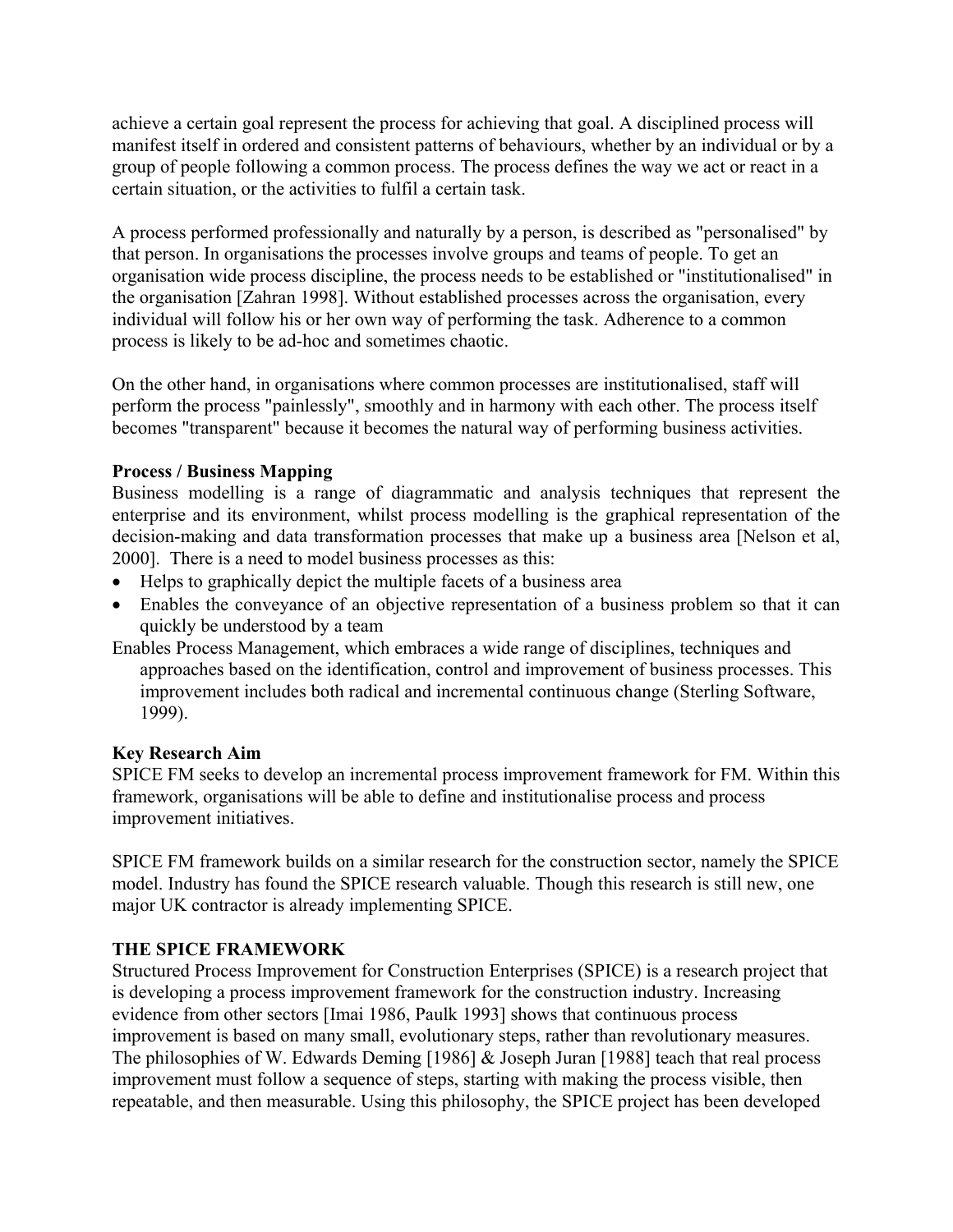as an *evolutionary step-wise* model utilising extensive experience from the IT sector. SPICE focuses specifically on the use of the Capability Maturity Model (CMM) [Caputo, 1998; Paulk 1993, Saidian 1995] which was developed for, and is used by the United States Department of Defence.

The SPICE framework is composed of five evolutionary improvement levels [Sarshar 1999, 2000]. Each level is characterised by a number of key processes, as shown in table 1. The model is incremental. To reach a level of maturity, organisations must implement all the key processes of that level, "appropriately".

| Level <sub>5</sub>               | Key processes from original CMM®: -              |
|----------------------------------|--------------------------------------------------|
| <b>Continuously Improving</b>    | Process change management                        |
|                                  | Technology change management                     |
|                                  | Defect prevention                                |
| Level 4                          | Key processes from original CMM <sup>®</sup> : - |
| <b>Quantitatively Controlled</b> | Quality management                               |
|                                  | Quantitative process management<br>п             |
|                                  |                                                  |
| Level 3                          | <b>SPICE recommended key processes: -</b>        |
| <b>Well Defined</b>              | Organisation process definition                  |
|                                  | Organisation process focus<br>▪                  |
|                                  | Integrated design & construction management      |
|                                  | Construction life cycle engineering              |
|                                  | Training programme<br>п                          |
|                                  | Peer reviews                                     |
|                                  |                                                  |
| Level <sub>2</sub>               | <b>SPICE key processes</b>                       |
| <b>Planned and Tracked</b>       | Brief and scope of work management<br>п          |
|                                  | Project planning<br>п                            |
|                                  | Project tracking and monitoring                  |
|                                  | Subcontract management<br>٠                      |
|                                  | Project change management<br>٠                   |
|                                  | Health and safety management<br>п                |
|                                  | Risk management<br>٠                             |
|                                  | Project team co-ordination                       |
| <b>Level 1</b>                   | No Key Processes                                 |
| <b>Initial</b>                   |                                                  |
|                                  |                                                  |

# *Table 1: SPICE maturity levels and key processes*

## **Process Enablers**

How can the manager ensure that key processes are performed "appropriately"? Zahran (1998) differentiates between "incomplete processes" as opposed to "disciplined processes", and lists a number of characteristics for these. Paulk (1995) also lists a number of "key management features" for a complete and coherent process. Based on these philosophies, SPICE has developed a number of "process enablers".

Process enablers are generic characteristics, for any disciplined process. They focus on results, which *can be expected to be achieved* from a key process. This is a forward-looking approach,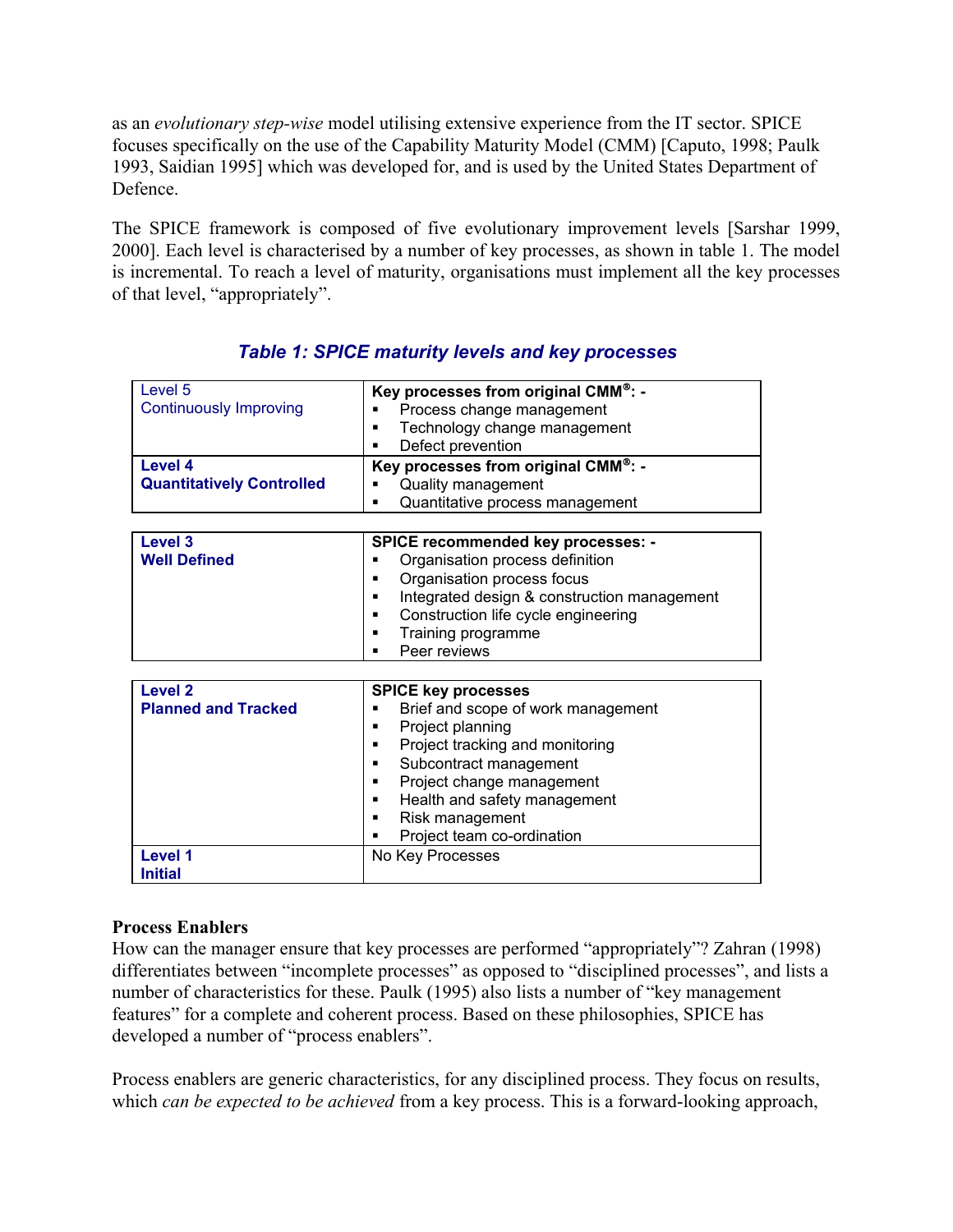which indicates process capability *before* a process takes place. They provide detail of features, which a key process must posses in order to yield successful results. Ensuring that all the process enablers are in place, improves the performance and predictability of key processes. Process enablers are common across all the key processes. SPICE process enablers are briefly listed below [Sarshar 2000]:

- **Commitment -** This criterion ensures that the organisation takes action to ensure that the process is established and will endure. It typically involves establishing organisation policies, and senior management commitment.
- **Ability** This describes the preconditions that must exist to implement the process competently. It normally involves adequate resourcing, appropriate organisational structure, and training.
- **Verification -** This verifies that the activities are performed in compliance with the process that has been established. It emphasises the need for *independent, external* verification by management and quality assurance.
- **Evaluation / Measurement-** This describes the basic *internal* process evaluation and reviews and some measurement mechanisms.
- **Activities This describes the activities, roles and procedures necessary to implement** processes. It typically involves establishing plans and procedures, performing the work, tracking it, and taking corrective action as necessary.

#### **The Assessment Mechanism**

The SPICE assessment mechanism ensures that each key process has reached capability by testing it against the above "process enablers". The assessment would generally comprise of three elements: a questionnaire, interviews of key personnel and a document review. The assessment team review the results to establish whether each key process is 'capable'. This process allows the assessment team to "hold a mirror in front of the project team". The findings are shared with the project team, who use these results to plan improvement activities.

The combination of these key processes viewed as a whole, will place the organisation at a level of process maturity in the model. An organisation can only be considered to be at a particular level in the model if *all* the key processes are deemed capable at that level.

## **SPICE FM RESEARCH**

The SPICE FM research aims to tailor the SPICE model for the requirements of facilities management. It intends to develop an incremental process improvement framework. The SPICE model lacks explicit links to top-level business requirements and has little focus on supply chain management issues. To overcome these problems, SPICE FM aims to link the SPICE concept to two other models, in a seamless manner, namely: (i) The Balanced Score Card (BSC)[Kaplan 1992, 1993, 1996]; and (ii) The Integrate to Innovate (i2i) supply chain management model [Barrett et al1998].

The Balanced Score Card is an increasingly popular board-room technique for measuring performance criteria that are not immediately linked to bottom-line profits, but will have an impact on future profits, is the so-called Balanced Scorecard. Devised by Harvard Business School Professor Robert Kaplan and Renaissance Solutions President David Norton, this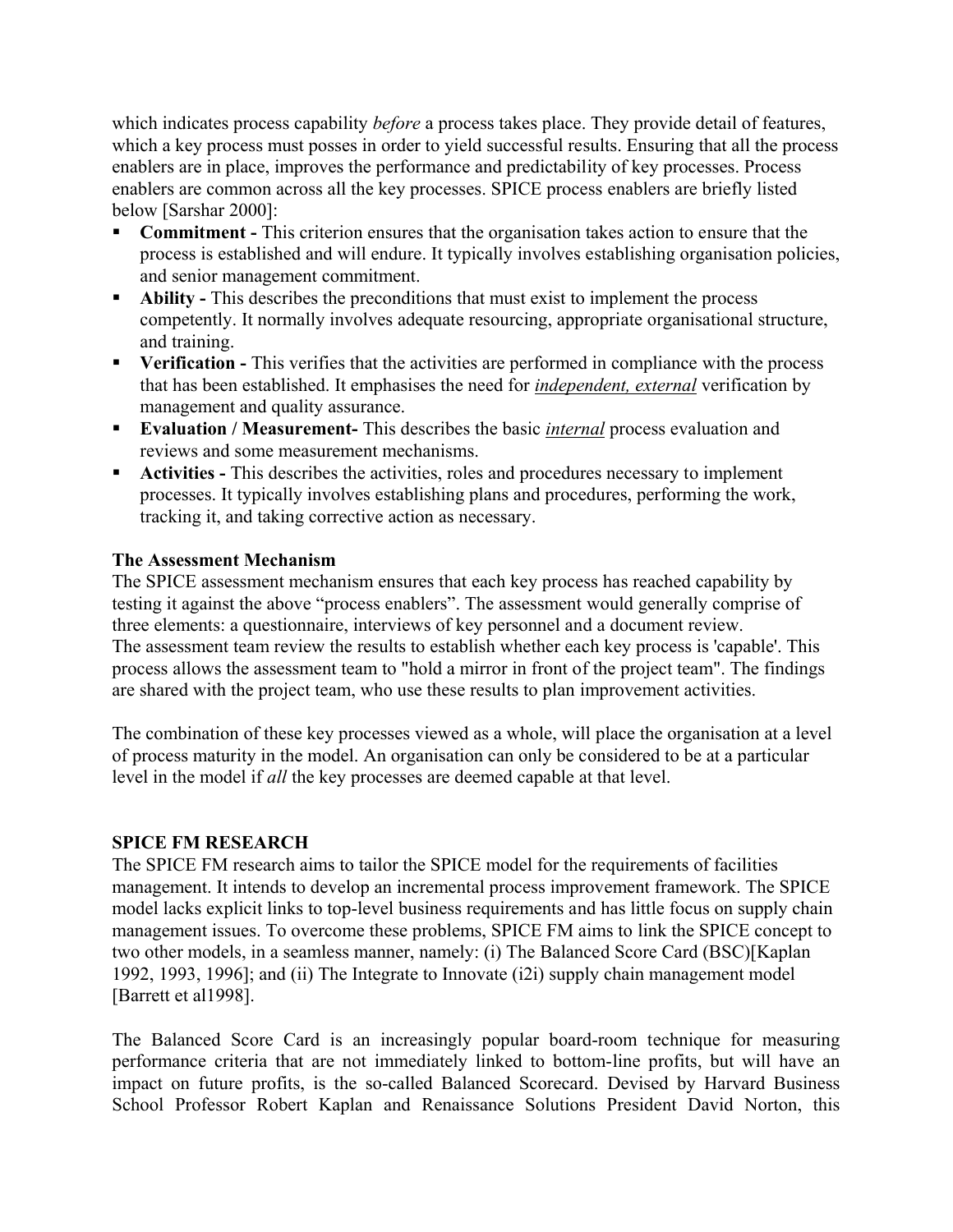management system proposes a system, which integrates measures of four different perspectives, namely: (i) customer satisfaction, (ii) process performance, (iii) product or service innovation and (iv) finance. Kaplan and Norton (1992) suggested that what is needed is "a balanced presentation of both financial and operational measures".

The i2i project looked at issues relating to innovation and knowledge management within the construction industry, aiming to (i) clarify between desirable and undesirable innovation and (ii) identify, calibrate and measure internal and supply chain innovation processes. It identified five levels knowledge management namely: information transfer (at the lowest level 1), knowledge exchange, knowledge collaboration, innovation chain, and innovation network (at the highest level 5). It emphasises the fact that appropriate innovation needs to support strategic corporate and supply chain objectives, whilst focusing on creating and/or sharing knowledge which adds significant value to individual firm and supply chain performance. It is therefore important to have a balanced portfolio of supply chain relationships. Strong links to competitiveness were identified as the motivation to innovate, whilst the management of the unique characteristics of the supply chain environment, alignment with strategic direction, commitment of senior management and organisational resources and knowledge management were identified as the essential ingredients for successful innovation [Barrett et al 1998].

The key research questions in SPICE FM are:

- Is the SPICE framework applicable in the FM sector? Are the key processes meaningful and are the process enablers generic in this domain?
- Can we enrich the SPICE model, with the BSC, in a seamless manner? One of the four perspectives of the BSC is process performance. Is SPICE: complimentary to this perspective? Or can it replace this perspective?
- Can we add supply chain capabilities to the SPICE model, using the i2i model?

Questions 2 and 3 are beyond the scope of this paper. However, the paper will present some early findings related to question 1.

## **Research Approach & Methodology**

SPICE FM is developed in collaboration with the NHS Estates (National Health Service). The research is initially conducted in a large local hospital. In order to generalise the results, once an initial model proves suitable for this hospital, the case studies will be extended to other hospitals, as well as other FM organisations. The research team has a small management team. There is a steering committee of 18 senior managers and senior academics, which review the findings on a regular basis. There is also an advisory panel, which acts as an expert opinion elicitation panel.

Researchers have used a combination of semi-structured interviews, case studies and expert opinion elicitation meetings to establish the validity of the SPICE framework. This is in accordance with the triangulation strategies. Stake [1995] states that the protocols that are used to ensure accuracy and alternative explanations are called triangulation. Snow & Anderson (cited in Feagin et al, 1991) asserted that triangulation occurs with data, investigators, theories and methodologies. The assumption in triangulation is that the effectiveness of triangulation rests on the premise that the weaknesses in each single method will be compensated by the counter-balancing strategies of another (Jick, 1979). The need for triangulation arises from the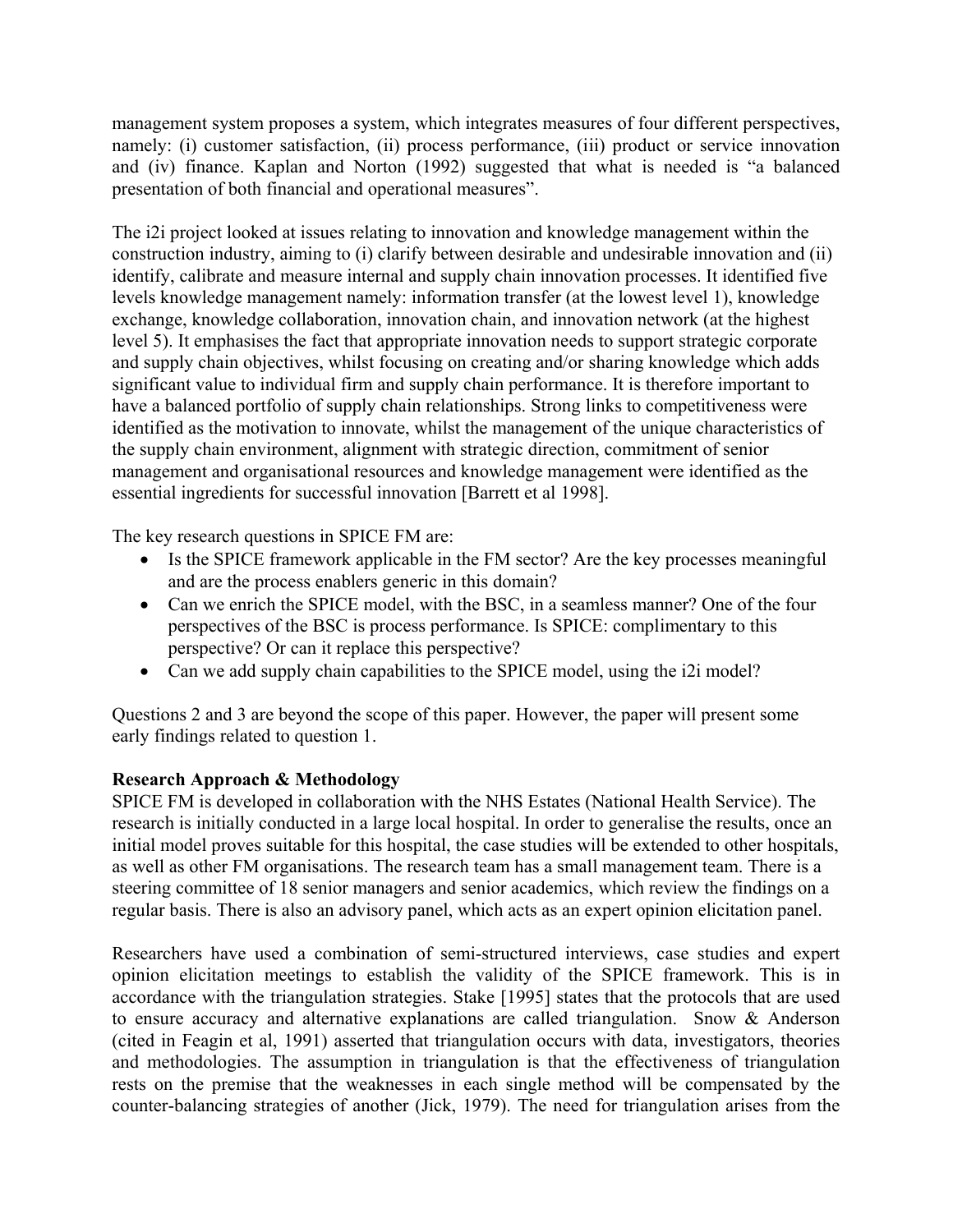ethical need to confirm the validity of the process. In this study this was achieved by using multiple sources of data: survey questionnaire, interviews and documents evaluation, and use of multiple investigators, as described by Yin (1994).

Initially it was important to scope the studies and agree the scope with the FM managers. The scope of studies was the FM operations within the hospital. These operations can be split into three major functions: (i) Managing Estates Services; (ii) Managing Hotel Services; and (iii) people work within this function. Managing Designs and Projects. The first of these functions was selected for initial studies. 150

## **Interviews: Understanding the Organisation**

Initially the research team conducted semi-structured interviews and document reviews to understand the activities within "Managing Estates Services" and capture some of the organisational problems and the improvements necessary. These interviews were independent from the SPICE FM model. The main purpose was to understand the organisation, its main activities and some common beliefs. The interviews were limited to senior and middle management levels at this stage, to keep the number of interviews manageable.

The researchers used process-mapping techniques to understand and communicate the processes within "Managing Estates Services". The researchers also aimed to establish some base process maps for FM functions, within the UK hospitals. These maps could then be tailored to the requirements of each hospital, with little extra effort. An object-oriented process mapping package was used to capture the results. Figure 1 shows an Activity Decomposition Diagram [Sterling Software 1999], which breaks down "Managing Estates Services", into increasing levels of detail. The purpose of this diagram is to show the logical decomposition of activities, irrespective of management reporting structures.



Figure 1. Managing Estate Services

The interviews proved that there is little process awareness and process thinking, among the FM professionals. There were many documents for describing the reporting structures, within the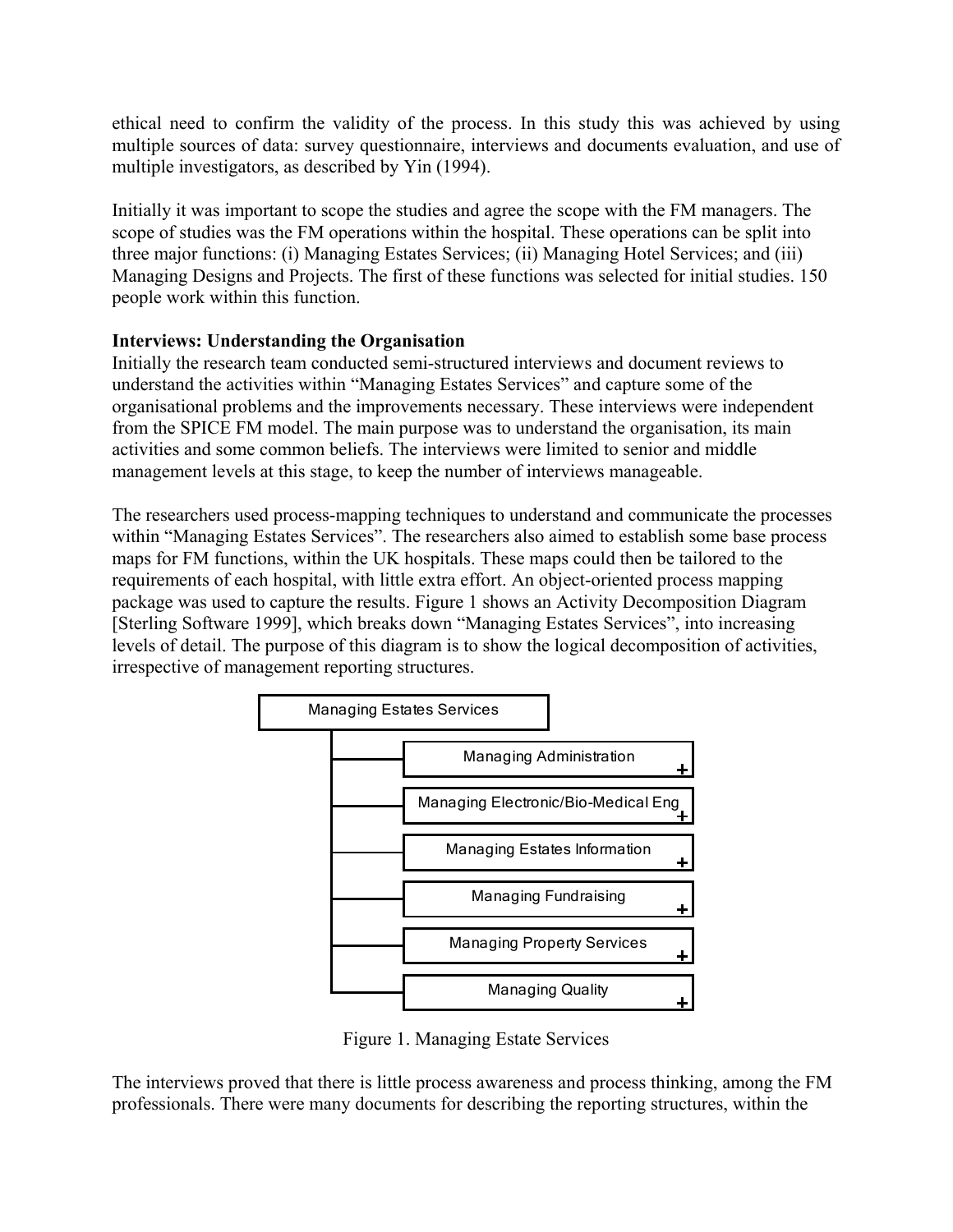hospital. However, there were no process maps. The general view within the senior management is that each hospital is unique, and it is not possible to tailor a base process map.

Another outcome of the interviews was that there was little service definition and scoping. For example if a manager were asked, "How many services do you manage and what is the purpose and scope of these services?" they would find it difficult to respond.

The interviews did not reveal much scope for improvements. Most middle managers thought that the performance of FM is adequate, with little room for improvements. However, one area for improvement, which was highlighted was the "response maintenance". This means the building maintenance processes, which respond to a customer calling about a fault. A "work flow diagram" [Sterling Software 1999] was used to capture this process.



Figure 2. Response Maintenance Workflow Diagram

A workflow diagram (fig.2) shows the flow of work between processes and the organisational units to which the processes belong. It aids in identifying the areas where performance should be improved. The activities involving the customer are above the upper horizontal line, whilst activities involving the facilities unit are below that line. We can clearly see that in the current processes, information flow between the customer and the facilities unit occur only at the beginning and the end of the process. The boxes depict the activities. The octagons highlight the problem areas in the process. Goals can also be added on to the diagram, and demonstrated to show its effect on the highlighted problems. Areas of improvement were identified as: collection times for service reports which were irregular, and communication of delays due to unavailable materials to complainant.

The summary of the interview findings were that:

• The interviews were effective in familiarising the researchers with the organisation, its structure and some of the cultural values.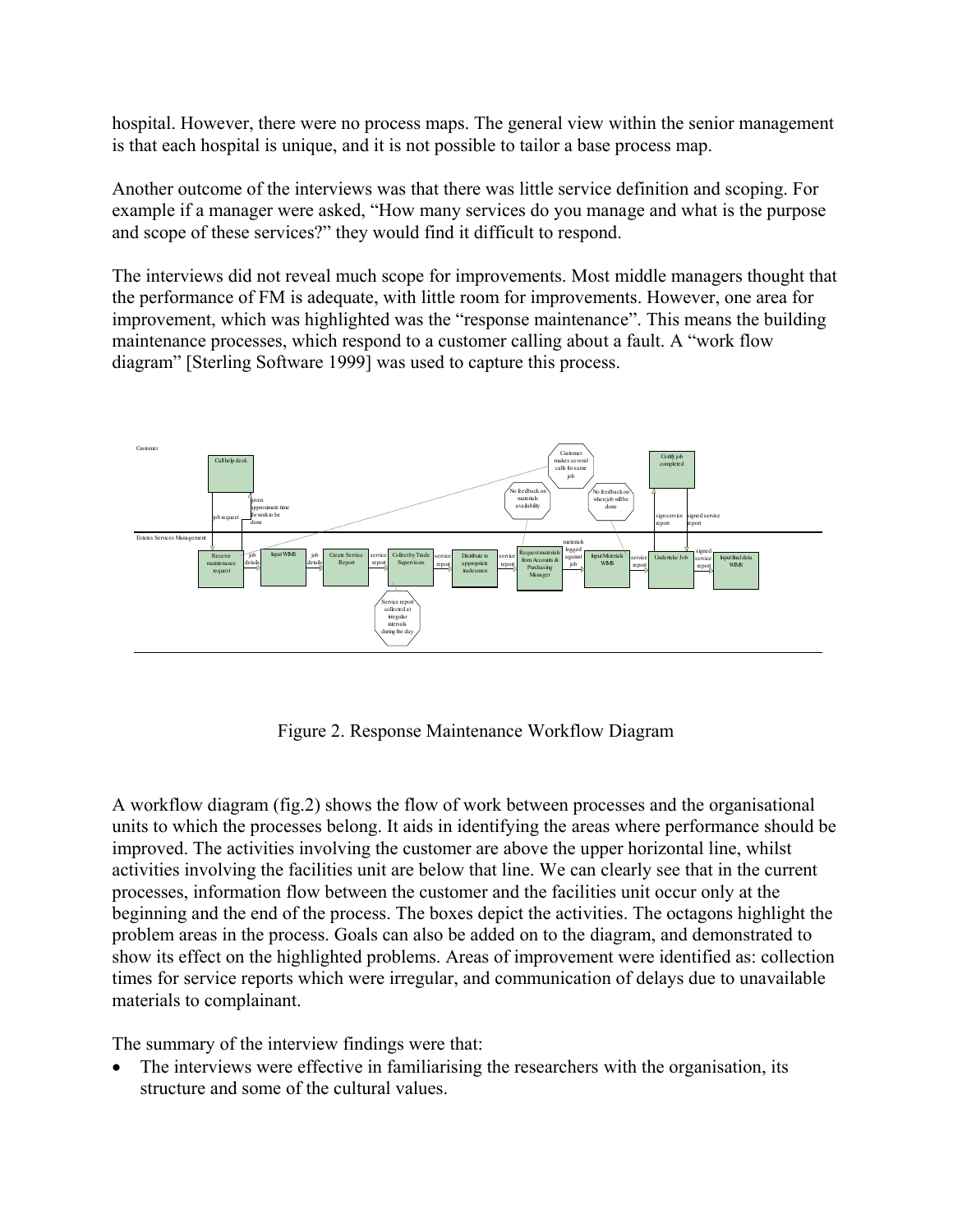- The facilities managers view FM as a supporting infrastructure, which facilitates but is driven by the needs of the core business (i.e. health care).
- There is little process focus within the FM directorate and the support services to the health trust in general.
- There is extensive documentation. Through the interviews, the researchers were often referred to documents.
- Many process maps were developed during the interviews. However, these maps revealed little scope for improvements within the FM directorate. They revealed more about the need for re-structuring support services directorates, which was outside the scope of the research.

# **The SPICE FM Case Study**

Following the interviews, the researchers carried out a pilot case study of the SPICE model, in FM. The scope of the study was level 2 processes, as shown in table 1. SPICE (at level 2) is project based, where-as FM is service based, so initially the terminology in the SPICE key processes and questionnaire were changed to suit FM. For example the key process "Brief and Scope of Work Management" was changed to "Managing Customer Requirements" and the word "project" was replaced with "service" throughout the questionnaire.

The scope of the study was limited to the activities of "Managing Electronic and Biomedical Engineering" as shown in figure 1. The objectives of the pilot case study were to:

- Identify any key processes which were not addressed by the framework in its applicability in FM;
- Test the effectiveness of the assessment mechanism, that is to check the appropriateness of the SPICE questionnaire and semi-structured interviews;
- Determine if the recommendations derived are meaningful to FM managers; and
- To provide the focus for the research project by helping to refine the data collection plans with respect to both the context of data and the procedures to be followed.

The assessment followed a similar pattern to that of the SPICE assessment, and highlighted a number of strengths. Documentation review revealed that clear organisational directives and supporting procedures that provided guidance for performing many of the process areas are defined within the SPICE model. It was identified that the capability to plan the work, track performance and manage subcontractors was strong as it was emphasised that the team consists of well-experienced and trained practitioners. It further identified the following as strengths: well defined processes for capturing work requirements; well established experiences of asset data base; outstanding work is clearly recorded; clearly defined methods for ordering goods; adequate training programmes; and collaboration and learning within the estates and other directorates.

However, the assessment also found a number of important weaknesses. The interviews revealed many different perceptions about the goals and critical success factors within the FM unit. Primarily this may be due to poor communication between senior management and practitioners performing the work, an issue clearly highlighted subsequently by interviewing staff individually. This resulted in confused priorities amongst staff. Although procedures existed, awareness of them was poor and many practitioners used their experience to improvise.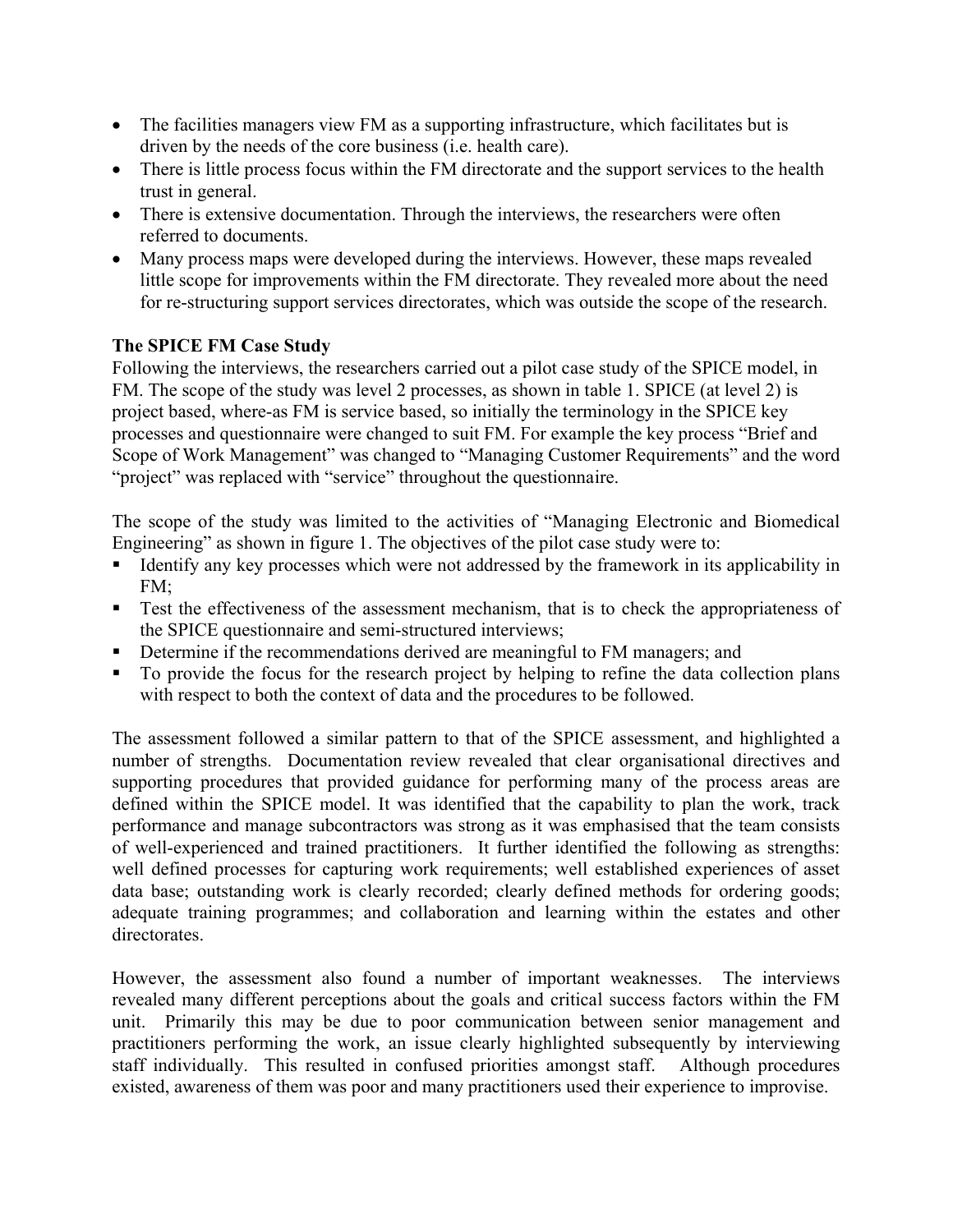Although performance assessments were performed, issues of non-compliance were not followed up. Some members of staff did not understand the value of performance measurement. The audits were ineffective at ensuring compliance with organisational procedures. The interviews also revealed that many of the staff were aware of improvements that needed to be made. Although a mechanism for initiating change was available within the organisational procedures, it was not visible to the delivery team, nor driven by senior management. The team, therefore, made no attempt to address problems.

A particular issue of importance to senior management was that the organisation kept no record of the stock inventory. Consequently they sometimes did not have replacement parts for their maintenance activities. The middle manager believed this to be un-important, while the staff saw a clear need for an inventory. The senior manager was unaware of the situation, and decided to take immediate action, subsequent to the SPICE FM assessment.

# **Benefits from using SPICE in FM**

SPICE was identified as a benefit to FM as a means of process improvement:

- It is an assessment mechanism based on facts and not perceptions;
- SPICE creates a rigorous and structured approach to FM organisational improvement thereby creating a strong process focus within FM;
- It is a means to achieve consistency and consensus on the way forward;
- It is a management initiative. It places the responsibility for process improvement with senior managers, rather than quality managers
- The framework identifies process strengths as well as weaknesses;
- The assessment time is relatively short, whilst only requiring the participation of the whole team for a briefing at the start of the assessment, and for a workshop to discuss the findings and determine improvement priorities;
- Though not part of the framework, the assessment process highlights cultural issues, as well as evaluating process management; and
- SPICE creates a strong platform for discussing improvements and capturing implementation plans.

## **Improvements Required in SPICE in FM applicability**

The following were identified as improvements needed to the model based on the pilot study findings:

- There were some difficulties in understanding the terminology used in the questionnaire by some of the team members. Therefore it was agreed that some changes were needed to the SPICE FM questionnaire which will be used at the explanatory phase to be more meaningful;
- SPICE is still a research tool, rather than an industrial product, hence some documentation needs to be prepared to increase its potential;
- SPICE will be more beneficial if it is applied to all stages of FM processes;
- "Financial management" is identified as a key process and it was suggested that this should be added as a key process in level 2. This process was incorporated under service planning in the draft SPICE FM framework. In FM, it was identified that more emphasis should be given to financial initiatives and significant focus is required as it helps FM to keep a record of, and to achieve value for money;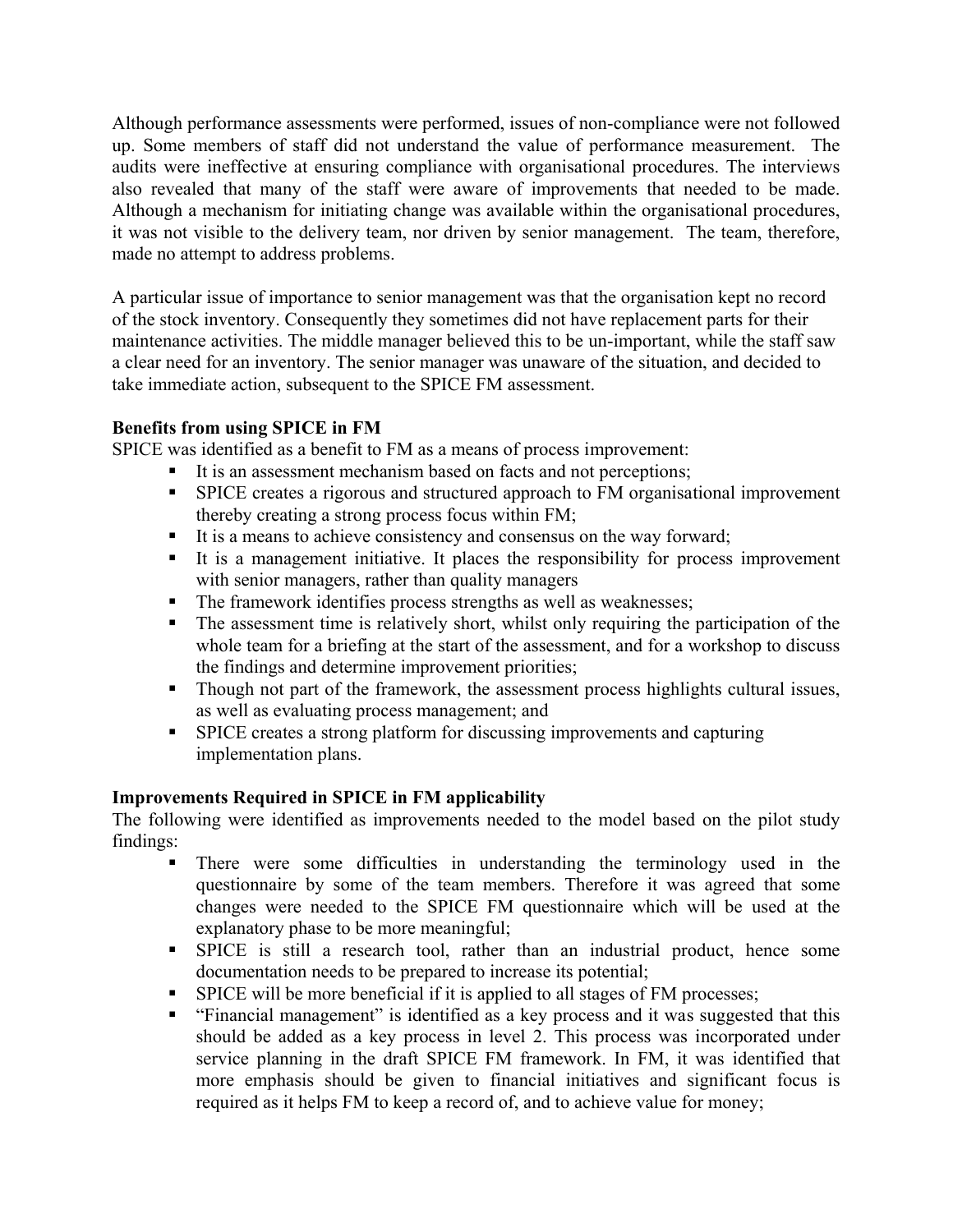- FM differentiates between "reactive" (e.g. response to a fault report) and "planned" (e.g. planed cleaning) services. SPICE FM needs to differentiate between these types of services.
- Further investigations are required to identify the level of maturity of FM organisations and process at other levels of the framework.

#### **SUMMARY & DISCUSSION**

The Structured Process Improvement for Construction Environment – Facilities Management (SPICE FM) project is looking to address incremental process improvement in the field of facilities management by translating research being carried out in the construction industry (SPICE, Balanced Scorecard, i2i) into a framework using modelling techniques, and applying this (initially within the healthcare facilities sector) to achieve a structured process improvement framework for facilities management. Applicability of SPICE in FM at the initial stages has illustrated that it does add value as a means of process improvement. The efficiency or influence of a given process is not always easy to demonstrate, SPICE's applicability in FM seeks to address this gap.

This paper provides the findings of an initial study, using SPICE FM. This study has revealed some of the strengths and weaknesses of the framework. Further investigations at an explanatory level are needed to strengthen the value of the SPICE approach, and in exploring how it could be linked with other popular process improvement techniques such as the Balanced Scorecard.

SPICE FM differentiates between process mapping and process improvement. Process mapping techniques are used during the project, as a tool for documenting and communicating processes and for highlighting some problem areas. However, they did not generate specific ideas for improvements.

SPICE FM focuses on institutionalisation of key processes. During the pilot SPICE FM case study several important improvement issues came to light. Process mapping techniques may be used to develop and communicate some new improved processes. Here process institutionalisation is the key factor in generating improvements. Process maps are tools, which may assist institutionalisation in certain cases.

#### **REFERENCES**

**Barrett,** P. (1995), *Facilities Management – Towards Best Practice.* Oxford: Blackwell Science. **Barrett,** P. and Sexton, M. (1998), *Integrating to Innovate – Report for the Construction Industry Council.* 

**Becker,** F. (1990), *The Total Workplace: Facilities Management and the Elastic Organisation.* New York: Van Nostrard Reinhold.

**Bjork,** B.C. (1994), The RATAS Project – an example of co-operation between industry and research toward computer integrated construction. *Journal of Computing in Civil Engineering*. ASCE 8 (4). Pp 401–419.

**Caputo,** K. (1998), *CMM Implementation Guide – Choreographing Software Process Improvement.* Reading, Massachusetts: Addison Wesley Longman Inc.

**Davenport**, T., (1993), *Process Innovation: Re-engineering Work through Information Technology,* Harvard Business School Press.